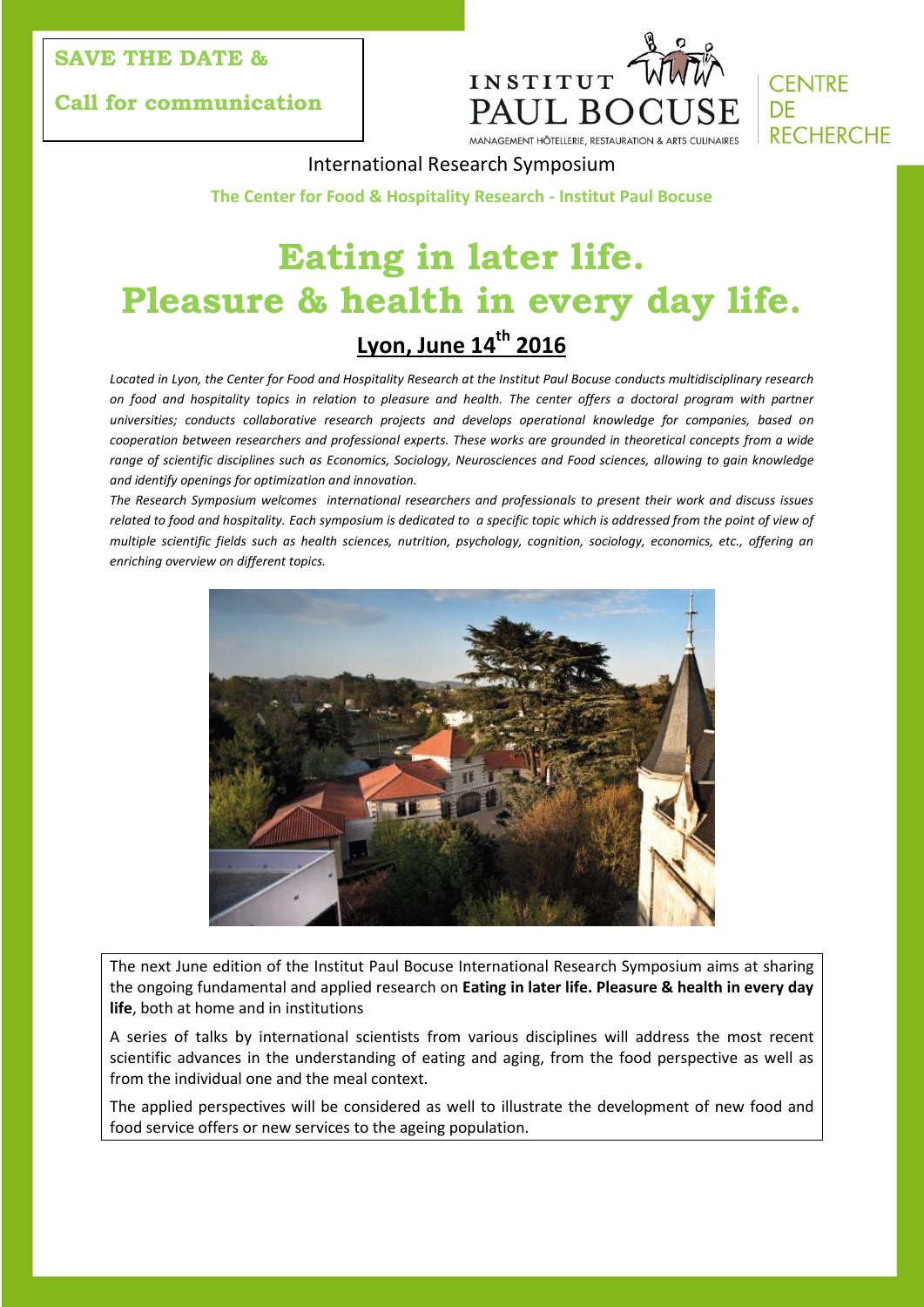## **Announced Speakers**

#### **Dr. Angela Dickinson**



Angela Dickinson is Professor at the University of Hertfordshire, Hatfield, Hertfordshire in the School of Health and Social Work.

Her research interests include, older people's health and social care, well being of older people, nutrition and food choice.

Her research methods include a range of qualitative approaches, including interview, focus groups, observation, questionnaires, visual methods including photographs and video. Methodological approaches include: Participatory approaches and action research, grounded theory, case study and service evaluation.

#### **Dr. Catherine ALvan**



Catherine Alvan is the medical Director of ACCPA, a non profit group of nursing homes.

Initially a Medical Doctor she has worked in both public and private hospitals and occupied various positions including the management of organization.

She has developed an integrated expertise which lead her to a global view aiming at providing comfort and well-being to the residents. She is particularly attached to the maintain a positive experience around meals.



#### **Dr. Viktoria Olsson**

Viktoria Olsson is Lecturer in Food and Meal Science at Kristianstad University, Sweden where she also works on the Elderly and Health. She managed a research project on "Food and meal related techniques for healthy and independent aging" with the goal of designing meals and eating aids that support nutrition, physical function and well-being among elderly with eating difficulties.

#### **Dr. Agnès Giboreau**



Agnes Giboreau is the head of research at The Centre for Food and Hospitality Research, Institut Paul Bocuse. Her research activity focuses on consumer perception and eating behaviour in real contexts. Her main goal is to decipher the complex relationship between health and pleasure for specific populations leading to recommendations for food service professionals. Specifically regarding the older persons she supervised projects studying sensory factors - flavour enhancement, sensory variety - in relation to meal pleasure and food intake.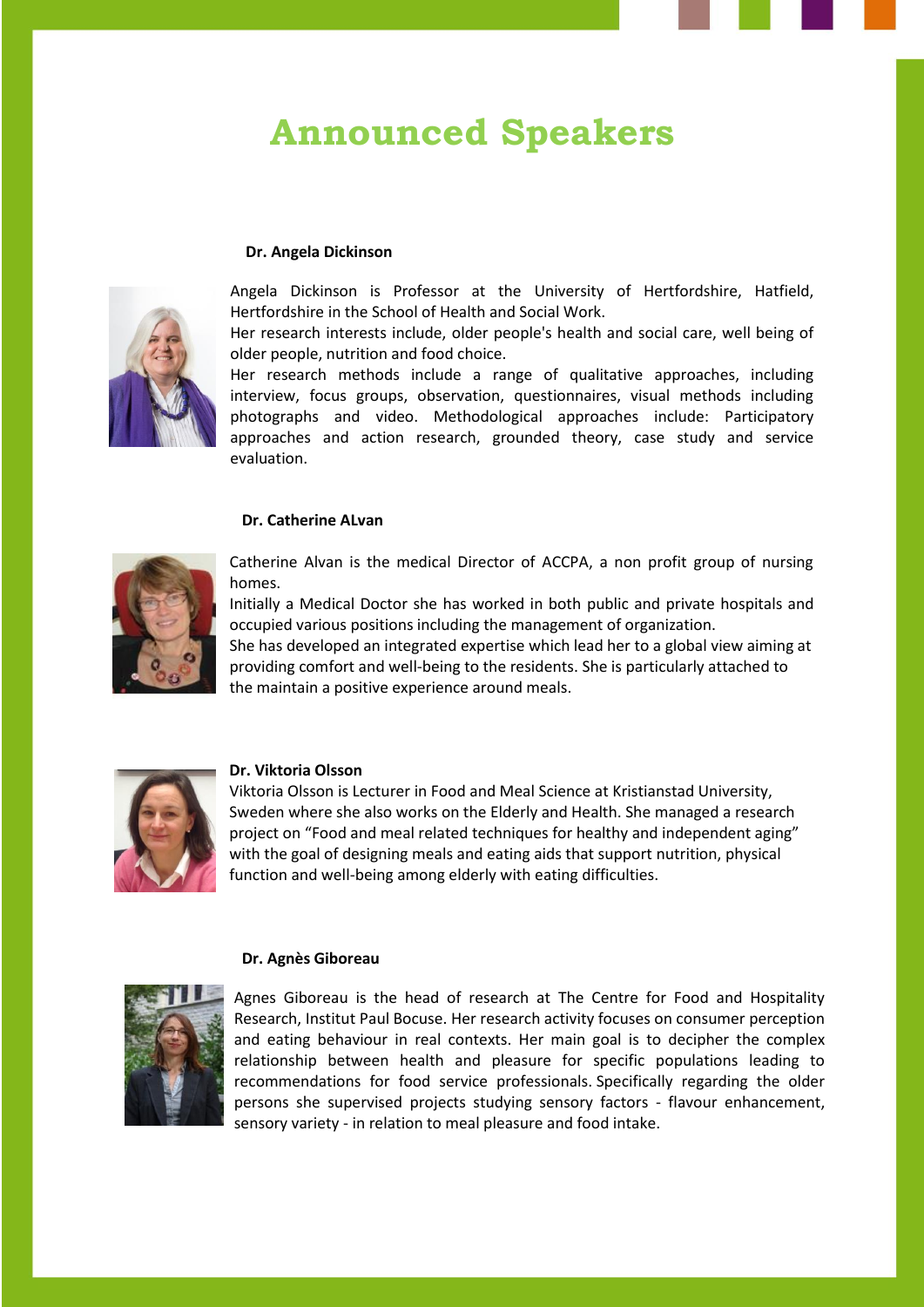# **Call for communication**

The Center for Food and Hospitality Research, Institut Paul Bocuse, gives a great importance to the collaboration between the different scientific disciplines as well as to the interaction between researchers and professionals from industry and food service. Thus this symposium aims at continuing on this way by encouraging contributions from different disciplines and fields of research.

It is also a unique opportunity to present research works and applied studies focusing on how society can contribute to providing pleasurable meals and balanced diets to elderly; taking into account their physiological, psychological and socio-economical specificities, both for those living at home or in institution.

The pleasure and health aspects of eating in later life can be addressed through a range of questions, such as:

- Eating and quality of life,
- The prevention of undernutrition, food intake and physical activity in the elderly,
- The role of cooking and meal preparation for oneself or others in elderly people living alone,
- The role of sharing meals, daily or occasionally, and the social influences on food intake,
- Specificity of sensory mechanisms and their link with food preferences in the elderly,
- The importance of individual trajectories in menu design and meal acceptance of familiar or unfamiliar food,
- The use of enriched food and the compliance to food complements,
- Dysphagia and eating troubles associated with ageing,
- …

.

Proposed communications will ideally be focused on the dimensions of meal pleasure, health and well-being.

Participants are welcome to submit oral or poster communications.

300-word abstracts describing the proposed contribution have to be sent to

[symposium@institutpaulbocuse.com](mailto:symposium@institutpaulbocuse.com)

Before: May 1<sup>st</sup>